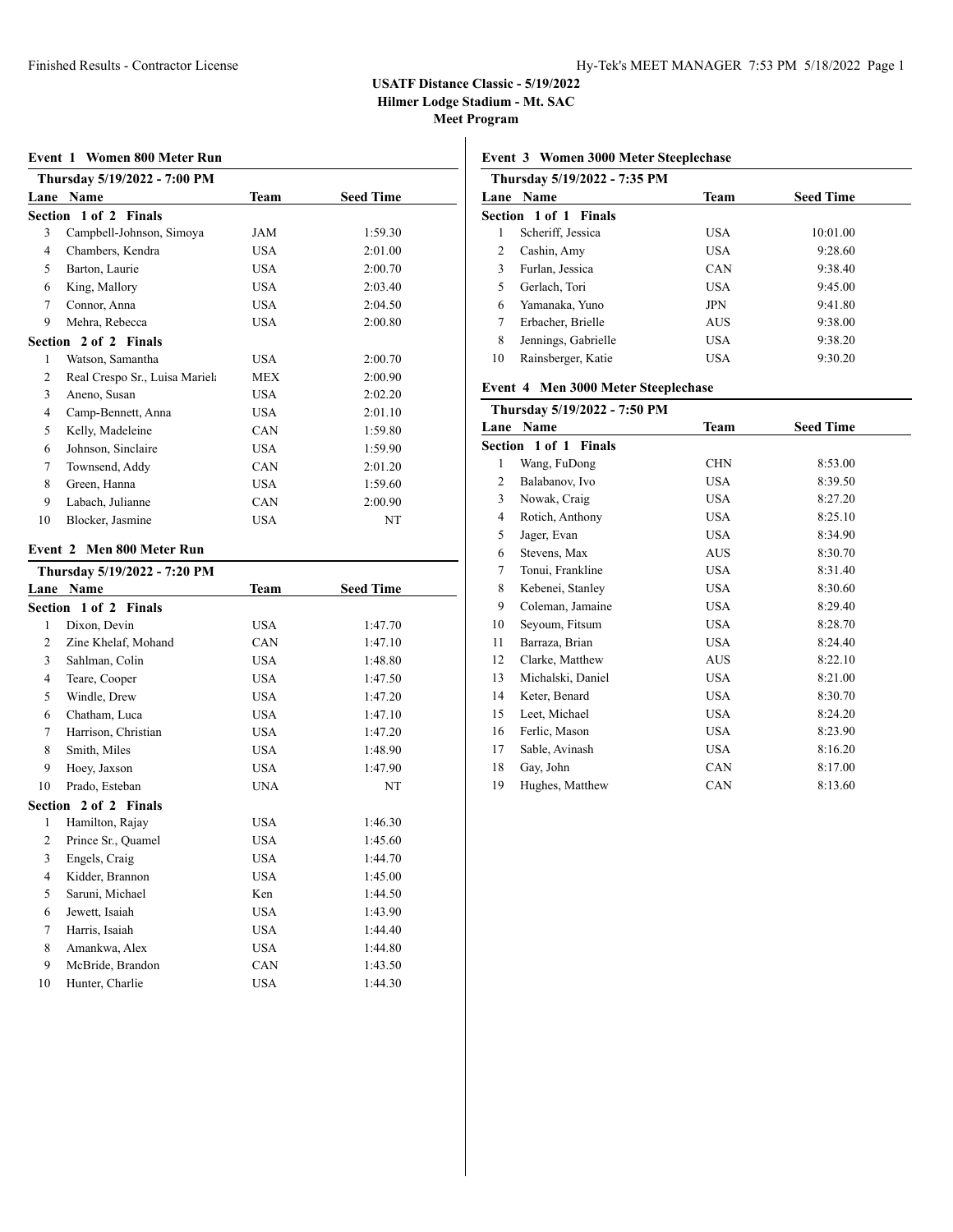## **USATF Distance Classic - 5/19/2022**

**Hilmer Lodge Stadium - Mt. SAC**

**Meet Program**

#### **Event 5 Women 1500 Meter Run**

|                | Thursday 5/19/2022 - 8:05 PM |             |                  |
|----------------|------------------------------|-------------|------------------|
| Lane           | Name                         | <b>Team</b> | <b>Seed Time</b> |
|                | Section 1 of 2 Finals        |             |                  |
| $\mathbf{1}$   | Ejore, Susan                 | <b>USA</b>  | 4:15.10          |
| $\overline{c}$ | Webb, Skylyn                 | <b>USA</b>  | 4:13.10          |
| 3              | van der Wyk, Tracee          | <b>USA</b>  | 4:13.20          |
| $\overline{4}$ | Rodenfels, Andrea            | <b>USA</b>  | 4:13.50          |
| 5              | Goto, Yume                   | <b>JPN</b>  | 4:12.40          |
| 6              | Piccirillo, Angel            | USA         | 4:10.00          |
| 7              | Akins, Nia                   | <b>USA</b>  | 4:16.40          |
| 8              | Granados, Ayla               | <b>USA</b>  | 4:12.00          |
| 9              | Efraimson, Alexa             | <b>USA</b>  | 4:03.40          |
| 10             | Randall, Jenn                | <b>USA</b>  | 4:10.80          |
| 12             | Donaghu, Ella                | <b>USA</b>  | 4:09.70          |
| 14             | Henes, Elena                 | <b>USA</b>  | 4:09.30          |
| 15             | Connor, Anna                 | <b>USA</b>  | NT               |
| 16             | Van Dyke, Sara               | <b>USA</b>  | NT               |
|                | Section 2 of 2 Finals        |             |                  |
| $\mathbf{1}$   | Rule, Natalie                | <b>AUS</b>  | 4:09.10          |
| $\mathfrak{2}$ | Rawlings, Taryn              | <b>USA</b>  | 4:05.00          |
| 3              | Hawthorn, Natalia            | CAN         | 4:04.20          |
| $\overline{4}$ | Aragon, Danielle             | <b>USA</b>  | 4:05.10          |
| 5              | Meyer, Michaela              | <b>USA</b>  | 4:04.00          |
| 6              | Coburn, Emma                 | <b>USA</b>  | 4:03.80          |
| 7              | Jones, Dani                  | <b>USA</b>  | 4:04.30          |
| 8              | Fulton, Eleanor              | <b>USA</b>  | 4:05.30          |
| 9              | Tanaka, Nozomi               | JPN         | 3:59.20          |
| 10             | Schlachtenhaufen, Helen      | <b>USA</b>  | 4:01.10          |
| 11             | Caldwell, Abbey              | <b>AUS</b>  | 4:04.80          |
| 12             | Frietas, Marta               | <b>USA</b>  | 4:04.00          |
| 13             | Klosterhalfen, Konstanze     | <b>DEU</b>  | 3:58.90          |
| 14             | Aneno, Susan                 | <b>USA</b>  | NT               |
| 15             | Mehra, Rebecca               | <b>USA</b>  | 4:04.90          |
|                |                              |             |                  |

### **Event 6 Men 1500 Meter Run**

|    | Thursday 5/19/2022 - 8:20 PM |            |                  |  |
|----|------------------------------|------------|------------------|--|
|    | <b>Lane Name</b>             | Team       | <b>Seed Time</b> |  |
|    | <b>Section 1 of 3 Finals</b> |            |                  |  |
| 1  | Li, Guang Wei                | <b>CAN</b> | 3:45.90          |  |
| 2  | Goddard, Adam                | <b>AUS</b> | 3:47.00          |  |
| 3  | Beaudet, Matthew             | <b>CAN</b> | 3:40.20          |  |
| 5  | Dalquist, Austen             | USA        | 3:40.80          |  |
| 6  | Young, Alexio                | USA        | 3:41.10          |  |
| 7  | Guijarro, Bryan              | USA        | 3:43.60          |  |
| 8  | Timlin, David                | USA        | 3:41.10          |  |
| 9  | Burks, Cade                  | USA        | 3:42.70          |  |
| 10 | Tessema, Josef               | USA        | 3:42.50          |  |
| 11 | Culpepper, Cruz              | USA        | 3:57.70          |  |
| 13 | Chatham, Luca                | <b>USA</b> | NT               |  |

| Section        | 2 of 3 Finals         |            |           |
|----------------|-----------------------|------------|-----------|
| 1              | Zarate, Diego         | <b>USA</b> | 3:38.90   |
| $\overline{c}$ | Stanovsek, Mick       | <b>USA</b> | 3:39.00   |
| 3              | Yorks, Izaic          | <b>USA</b> | 3:38.10   |
| $\overline{4}$ | Ahmed, Moh            | <b>USA</b> | 3:34.90   |
| 5              | Comber, Casey         | <b>USA</b> | 3:37.80   |
| 6              | Robertson, Kevin      | <b>CAN</b> | 3:38.00   |
| 7              | Ryan, Paul            | <b>USA</b> | 3:36.50   |
| 8              | Suliman, Waleed       | <b>USA</b> | 3:36.50   |
| 9              | Wisner, Matt          | <b>USA</b> | 3:39.90   |
| 10             | Knevelbaard, Kasey    | <b>USA</b> | 3:39.20   |
| 11             | Ribich, David         | <b>USA</b> | 3:36.70   |
| 12             | Avila, Eric           | <b>USA</b> | 3:35.60   |
| 13             | Webb, Caleb           | <b>USA</b> | 3:40.00   |
| 14             | Crawford, Edward      | <b>USA</b> | 3:37.60   |
| 15             | Amankwa, Alex         | <b>USA</b> | <b>NT</b> |
|                | Section 3 of 3 Finals |            |           |
| 1              | Grijalva, Luis        | <b>USA</b> | 3:35.30   |
| 2              | Kessler, Hobbs        | <b>USA</b> | 3:34.30   |
| 3              | Gregorek, Johnny      | <b>USA</b> | 3:34.50   |
| $\overline{4}$ | Wynne, Henry          | <b>USA</b> | 3:34.10   |
| 5              | Tanner, Sam           | <b>USA</b> | 3:34.70   |
| 6              | Prakel, Samuel        | <b>USA</b> | 3:38.40   |
| 7              | Hocker, Cole          | <b>USA</b> | 3:31.40   |
| 8              | Thompson, Josh        | <b>USA</b> | 3:35.90   |
| 9              | Meyer, Brett          | <b>USA</b> | 3:37.80   |
| 10             | Proceviat, Cameron    | <b>CAN</b> | 3:36.80   |
| 11             | Alexander, Colby      | <b>USA</b> | 3:33.60   |
| 12             | Ciattei, Vincent      | <b>USA</b> | 3:34.60   |
| 13             | Gourley, Neil         | <b>USA</b> | 3:35.30   |
| 15             | Prince, Quamel        | <b>USA</b> | NT        |

# **Event 7 Women 5000 Meter Run**

| Thursday 5/19/2022 - 8:35 PM |                              |             |                  |  |
|------------------------------|------------------------------|-------------|------------------|--|
|                              | <b>Lane Name</b>             | <b>Team</b> | <b>Seed Time</b> |  |
|                              | <b>Section 1 of 1 Finals</b> |             |                  |  |
| 1                            | Myler, Makenna               | USA.        | 15:31.00         |  |
| 2                            | He, WuGa                     | <b>CHN</b>  | 15:28.80         |  |
| 3                            | Tejeda Sr., Gladys           | <b>PER</b>  | 15:34.00         |  |
| 4                            | Cridebring, Alycia           | <b>USA</b>  | 15:30.00         |  |
| 5                            | Campbell, Paige              | <b>AUS</b>  | 15:36.60         |  |
| 6                            | Izzo, Katie                  | <b>USA</b>  | 15:16.40         |  |
| 7                            | Nesbitt, Jenny               | <b>GBR</b>  | 15:17.40         |  |
| 8                            | Buchalski, Allie             | <b>USA</b>  | NT               |  |
| 9                            | Fulton, Eleanor              | <b>USA</b>  | NT               |  |
| 10                           | Rawlings, Taryn              | <b>USA</b>  | NT               |  |
| 11                           | Lipari, Emily                | USA         | NT               |  |